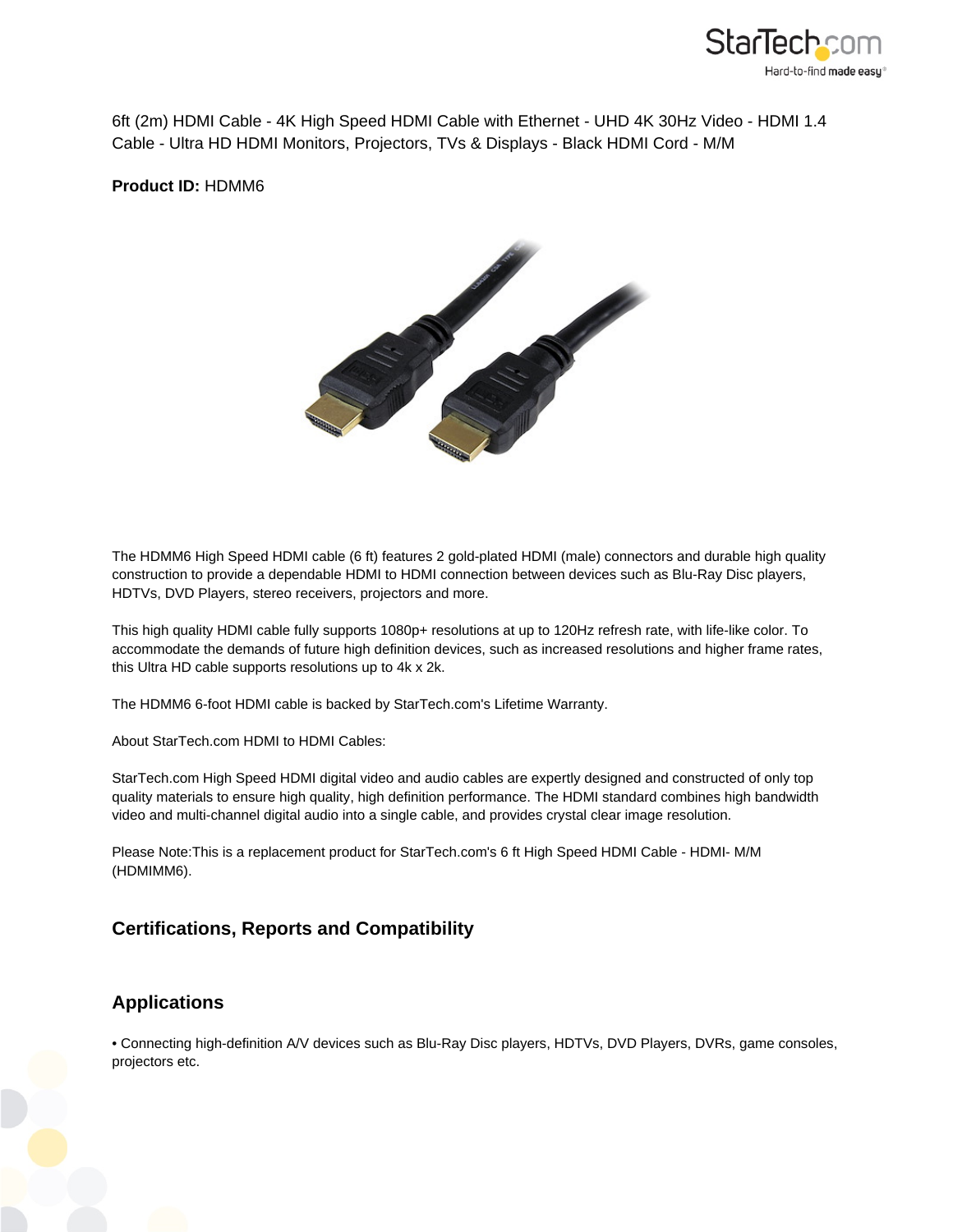## **Features**

• HIGH SPEED HDMI CABLE: 6 ft (1.8 m) HDMI 1.4b Cable with Ethernet supports 4K video (3840x2160p, 24, 25, 30Hz 4096x2160p, 24Hz), Full HD (1920x1080p, 120Hz), 10.2 Gbps bandwidth, wide aspect ratio, 8Ch Audio (5.1/7.1/DD+/Dolby TrueHD), 3D Video

• DURABLE: 6ft Ultra HD 4K high speed HDMI cable (fully molded) with durable PVC jacket for high strength and reliability; Flexible PVC strain relief prevents fraying/damage due to repetitive bending or rough usage

• QUALITY CONSTRUCTION: 30AWG wire with gold-plated connectors, and superior EMI shielding with Al-Mylar foil & copper braid improve signal integrity and reliability, providing higher quality video & audio with this HDMI 1.4 cable

• APPLICATIONS: Use this 4K HDMI cable in home offices, conference rooms, offices or classrooms; works with your laptop, professional workstation & soundbar for presentations via UHD/4K monitor, projector or large display; Samsung/Sony/Apple TV/Dell/Lenovo

• SPECS: 6 foot (1.8 meters) Black HDMI 1.4b HDMI Cord Male to Male 30 AWG Gold-plated connectors PVC Jacket Shield: Al-Mylar foil w/ 65% Braid ARC, Deep Color, HDCP 1.4, CEC YCC601 Color Supports HDMI 1.4 and earlier Lifetime Warranty

| <b>Hardware</b>                           |                                       |                                |
|-------------------------------------------|---------------------------------------|--------------------------------|
|                                           | Warranty                              | Lifetime                       |
|                                           | <b>Connector Plating</b>              | Gold                           |
|                                           | Cable Jacket Material                 | PVC - Polyvinyl Chloride       |
|                                           | <b>Cable Shield Material</b>          | Aluminum-Mylar Foil with Braid |
| Performance                               | Maximum Digital<br><b>Resolutions</b> | 4K x 2K @ 30 Hz                |
| Connector(s)                              |                                       |                                |
|                                           | Connector A                           | HDMI (19 pin)                  |
|                                           | Connector B                           | HDMI (19 pin)                  |
| <b>Physical</b><br><b>Characteristics</b> |                                       |                                |
|                                           | Color                                 | <b>Black</b>                   |
|                                           | Connector Style                       | Straight                       |
|                                           | Wire Gauge                            | 28 AWG                         |
|                                           | Cable Length                          | 6.0 ft [1.8 m]                 |
|                                           | Product Length                        | 6.0 ft [1.8 m]                 |